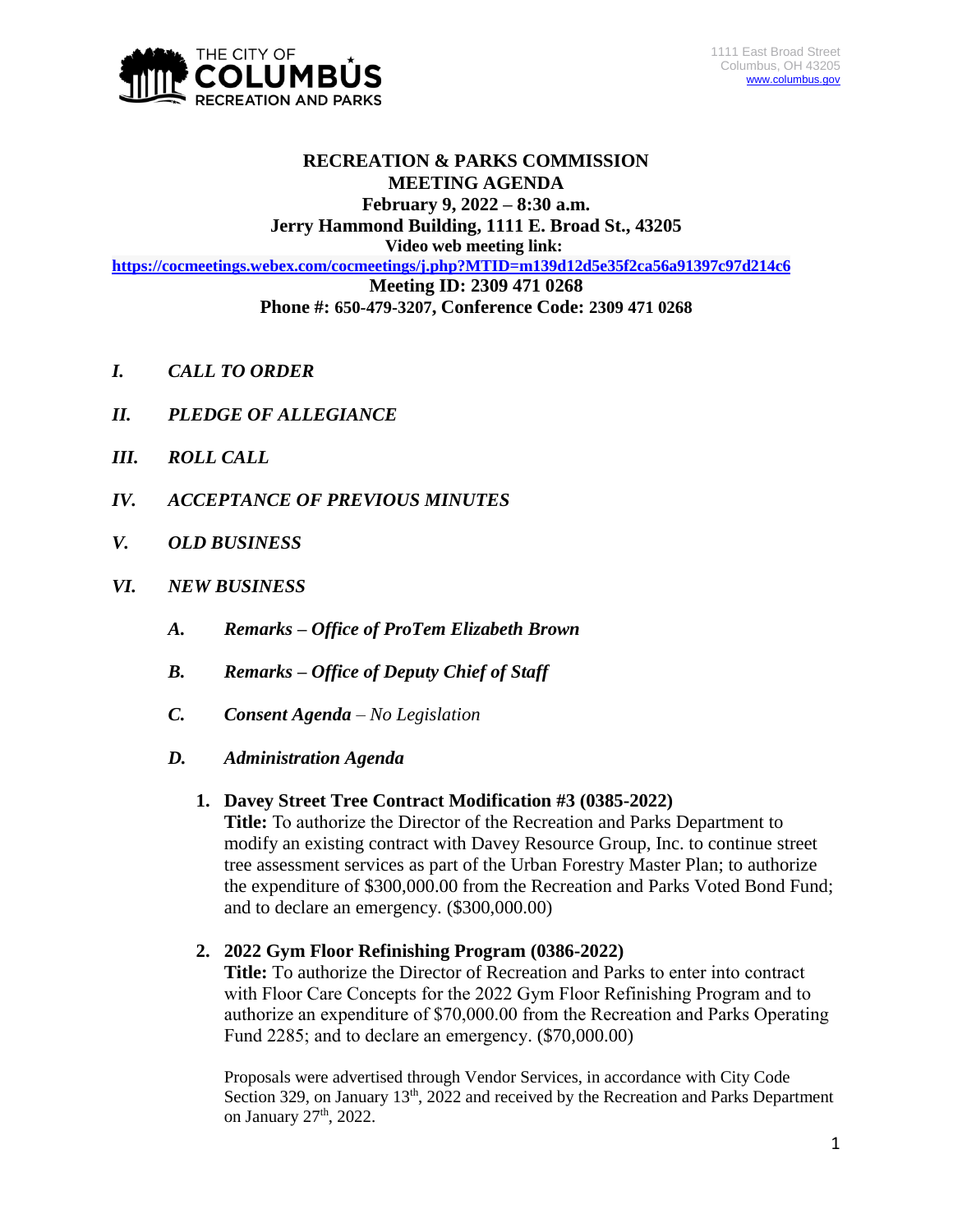

| Company                     | <b>Status</b> | Amount         |
|-----------------------------|---------------|----------------|
| <b>Floor Care Concepts</b>  | MAJ           | Unit Price     |
| Above and Beyond Renovation | MAJ           | Incomplete Bid |

Floor Care Concepts and all proposed subcontractors have met code requirements with respect to prequalification, pursuant to relevant sections of Columbus City Code Chapter 329.

\*\*Note, this contract is a task order contract. The lowest, most qualified bid established lowest and best unit prices for the scope of work. \$70,000.00 is the fund to cover the task orders. See the unit prices submitted with each contractor's bid below.

#### **3. Alum Creek Trail – Johnstown Road East Side Connector (0388-2022)**

**Title:** To authorize the Director of Recreation and Parks to modify an existing contract with CTL Engineering Inc. (ord. 0918-2020) to provide Professional Construction Management and Inspection services associated with Alum Creek Trail – Johnstown Road East Side Connector Project; to authorize an expenditure of \$56,400.00 from the Recreation and Parks Voted Bond Fund; and to declare an emergency. (\$56,400.00)

Proposals were originally advertised through Vendor Services, in accordance with City Code Section 329, on March 11<sup>th</sup>, 2020 and received by the Recreation and Parks Department on April 3<sup>rd</sup>, 2020. Proposals were received from the following companies:

| Company                         | <b>Status</b> | Amount <sup>*</sup>                |  |
|---------------------------------|---------------|------------------------------------|--|
| <b>QCI</b> Group (Columbus)     |               | Not Registered as Vendor with City |  |
| PRIME (Columbus)                | <b>MBE</b>    | N/A                                |  |
| DLZ (Columbus)                  | <b>MBE</b>    | N/A                                |  |
| CTL Engineering Inc. (Columbus) | <b>MBE</b>    | N/A                                |  |
| H.R. Gray (Columbus)            | <b>MAJ</b>    | N/A                                |  |

\*Note, design contracts are quality based selections and not based on price. Costs were not requested nor where they part of this evaluation.

Bids were advertised through Vendor Services, in accordance with City Code Section 329, on March  $11<sup>th</sup>$ , 2020 and received by the Recreation and Parks Department on April 2 nd, 2020.

In accordance with City Code, a selection team evaluated the proposals and recommended CTL Engineering Inc. be selected to perform the work. The firm was chosen based on their referenced projects, experience, qualifications, availability, timeline, and project approach.

#### **4. Clean Ohio Conservation Fund: Franklinton Greenspace and Big Walnut South Protection (0389-2022)**

**Title:** To authorize and direct the Director of the Recreation and Parks Department to apply for grant funding to acquire properties for preservation of the City's natural resources; and to declare an emergency.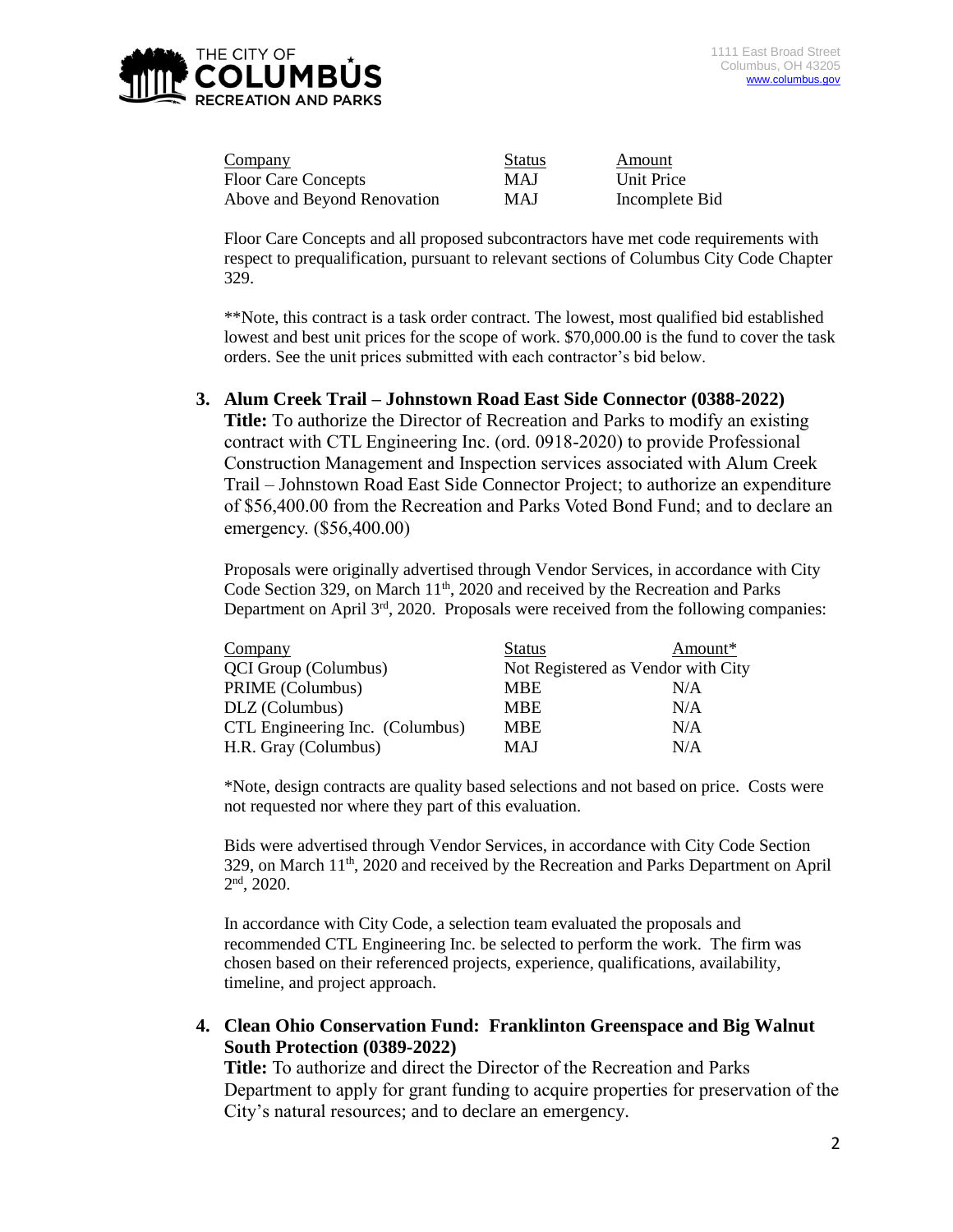

**5. Glenwood Park – Natural Area Improvement Project (0390-2022)**

**Title:** To authorize and direct the Director of the Recreation and Parks Department to enter into contract with Resource International to provide Professional Engineering services for the Glenwood Park Natural Area Improvement and to authorize an expenditure of \$92,080.00 from the Recreation and Parks Voted Bond Fund; and to declare an emergency. (\$92,080.00)

Proposals were advertised among 3 of our prequalified consulting firms in accordance with City Code Section 329, on January 10, 2022 and received by the Recreation and Parks Department on January 21, 2022. Proposals were received from the following companies:

| Company                          | <b>Status</b> | Amount* |
|----------------------------------|---------------|---------|
| Stone Environmental              | <b>MBE</b>    | N/A     |
| Resource International           | <b>MBE</b>    | N/A     |
| Environmental Design Group (EDG) | <b>MAJ</b>    | N/A     |

\*Note, design contracts are quality based selections and not based on price. Costs were not requested nor where they part of this evaluation.

In accordance with City Code, a selection team evaluated the proposals and recommended Resource International be selected to perform the work. The firm was chosen based on their referenced projects, experience, qualifications, availability, timeline, and project approach.

#### *E. Recreation & Program Services Agenda – No Legislation*

### *F. Parks Operations & Maintenance Agenda*

#### **6. KNS Surveillance Maintenance (0164-2022)**

**Title:** To authorize and direct the Director of the Recreation and Parks Department to authorize the Director of the Recreation and Parks Department to enter into contract with KNS Services Inc. for parts and labor for the inspection and maintenance and repair of the department's surveillance camera systems; to authorize an expenditure of \$120,000.00 from the Recreation and Parks Voted Bond Fund; to waive the competitive bidding provisions of Chapter 329 of the Columbus City Code; and to declare an emergency. (\$120,000.00)

### *G. Youth & Family Development Agenda*

#### **7. Columbus Urban League - NVI 2022 (0250-2022)**

**Title:** To authorize the Director of Recreation and Parks to enter into contract with Columbus Urban League for services related to the implementation of the 2022 Neighborhood Violence Intervention Program; to authorize the expenditure of \$329,500.00 from the Recreation and Parks Operating Fund 2285; to waive the competitive bidding provisions of Chapter 329 of the Columbus City Code; and to declare an emergency. (\$329,500.00)